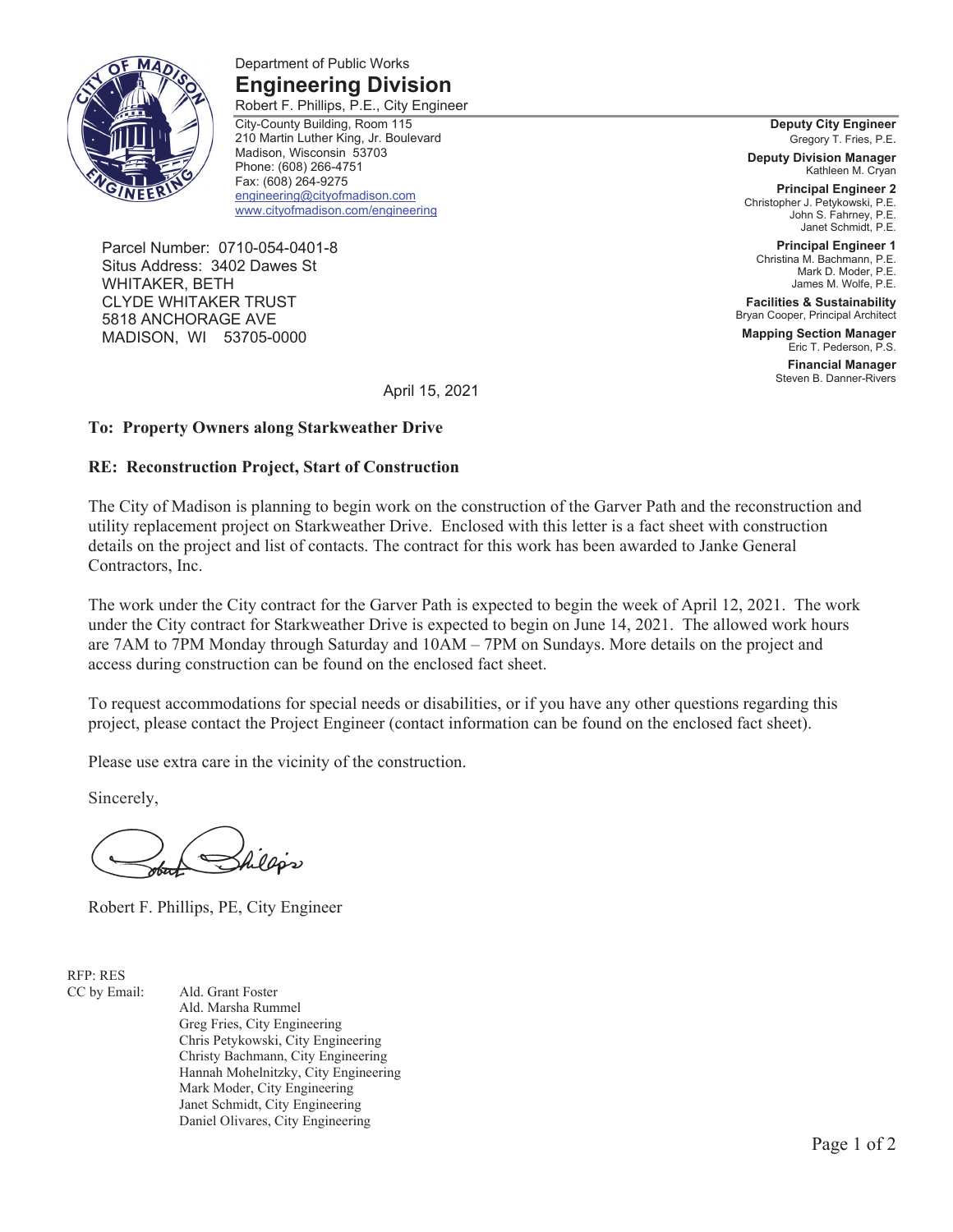Jerry Schippa, Traffic Engineering Adam Wiederhoeft, Water Utility Brad Hofmann, City Forestry Aaron Leair, City Forestry Marla Eddy, City Forestry Mike Sturm, Park Department Charlie Romines, Streets Division Carl Strasburg, Police Department Cindy Mierow, Police Department Yang Tao, Traffic Engineering Ed Ruckriegel, Fire Department De'Kendra Stamps, School District Trans Coordinator, dbstamps@madison.k12.wi.us Jason Fenske, Badger Bus Lines, jasonf@badgerbus.com Michael LaCount, MMSD mlacount@madison.k12.wi.us Mick Howan, Madison School District Transportation, mjhowan@madison.k12.wi.us Jeff Fedler, Madison School District Transportation Coordinator, jfedler@madison.k12.wi.us Bob Byington, Madison School District Transportation, rlbyington@madison.k12.wi.us Sandra Mell, Madison School District Transportation, smell@madison.k12.wi.us Dane County 911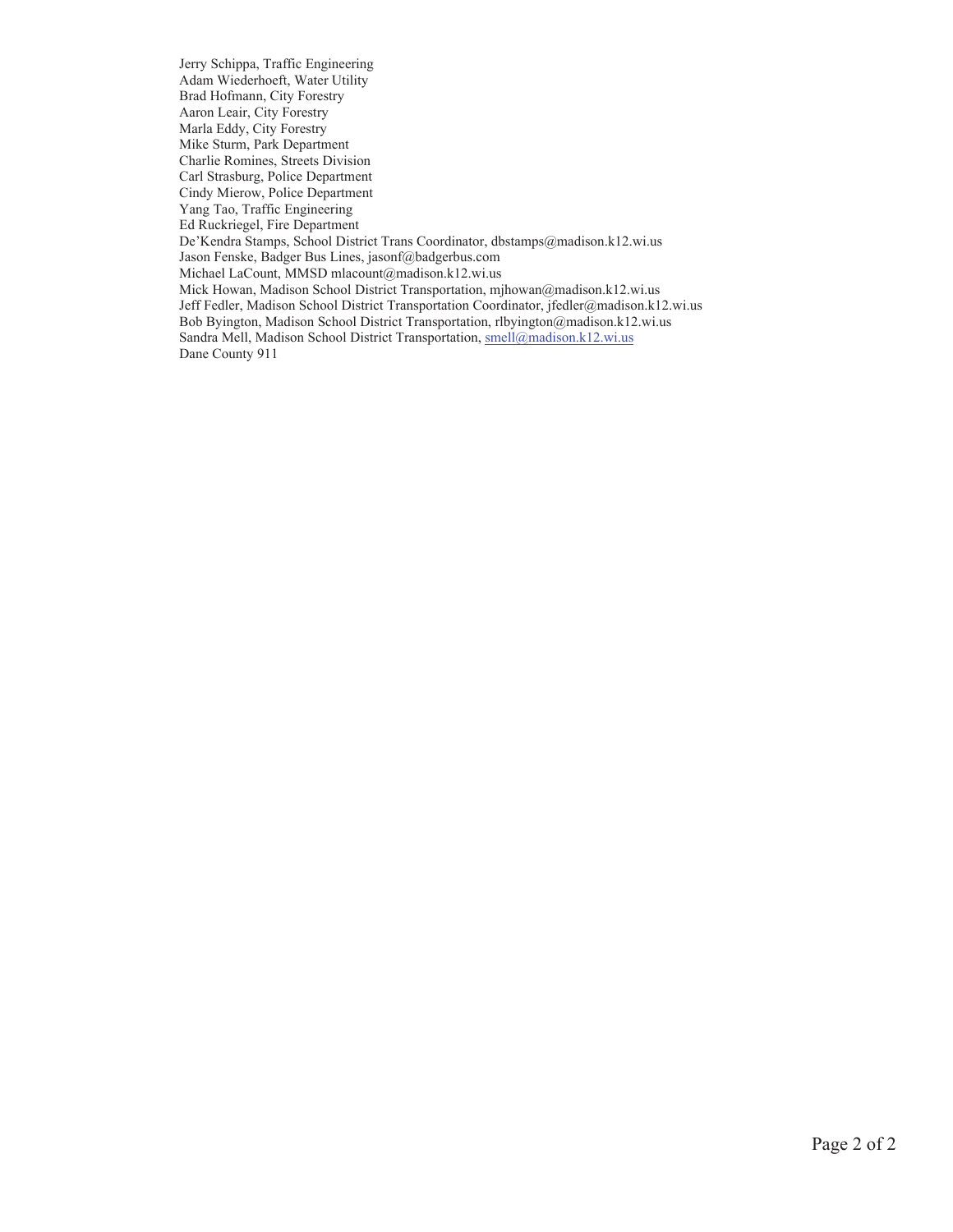

Department of Public Works **Engineering Division**

# **Fact and Details Sheet: Garver Path & Starkweather Drive Assessment District - 2021**

## **Project Details – Proposed Work**

**Garver Path:** The City will construct a 10 foot wide by approximately one‐mile long, asphalt multi‐use path from Sugar Ave to Milwaukee St. The Garver Path will include side connections to Hargrove St, Richard St, Leon St, Dawes St, Ivy St, and O.B. Sherry Park. Three pre‐fabicated steel pedestrian bridges will be constructed for the path. Two of the bridges will cross Starkweather Creek by Hargrove St and Ivy St (replacement). The third bridge will cross the wetland between O.B. Sherry Park and Milwaukee St.

**Street:** The City will reconstruct Starkweather Dr from Hargrove St to Dawes St as a one‐way northbound street. The existing street width will be narrowed from 32 feet wide to 14 feet wide (face of curb to face of curb)**.** The City will replace the roadway base and asphalt pavement along Starkweather Dr and at each intersection between Hargrove St and Dawes St. All curb and gutter and driveway aprons will be replaced along Starkweather Dr. Sidewalk will be replaced as needed and sidewalk ramps will be updated throughout the project area.

**Sanitary Sewer:** The City will replace existing mains and in most cases replace laterals from the main to the property line.

**Water Main:** No water main work is planned with this project.

**Storm Sewer:** The City will replace existing storm sewer inlets, structures, and storm sewer pipe along Starkweather Dr from Hargrove St to Dawes St.

**Terrace Areas:** Existing concrete terrace walkways and concrete stairs will be replaced with the project, unless the property owner requests that they are removed. Owners must remove any encroaching plantings, structures or special



#### **PROJECT CONTACTS**

- » **Janke General Contractors, Inc.**: Tyler Stieber 715‐551‐5007, tstieber@jankegeneral.com
- » **Project Inspector:** Paul Lauby 608‐520‐2378, plauby@cityofmadison.com
- » **Project Manager:** Reid Stiteley 608‐266‐4093, rstiteley@cityofmadison.com
- » **Storm & Sanitary Engineer:** Daniel Olivares 608‐261‐9285, dolivares@cityofmadison.com
- » **Traffic Engineer:** Jerry Schippa 608‐267‐1969, jschippa@cityofmadison.com
- » **Forestry:** Brad Hofmann 608‐267‐4908,bhofmann@cityofmadison.com

landscaping features from the terrace area and public right-of-way, prior to the start of construction, including raised planting beds, stone landscaping, retaining walls, railings, pavers, planters, etc. If left in place, these items will be removed by the contractor. The contractor will not replace these items following completion of the project.

**Trees:** Two tree removals are planned at 3402 Dawes St. One removal is due to poor condition and the other tree is within the proposed street and utility reconstruction area. Additional info regarding trees can be found on the reverse.

**Bus pads:** No bus pads are affected or will be installed with this project

**Street Lights:** No street lighting work is planned with this project.

**Assessments:** After construction is complete, the assessments are recalculated based on the bid prices and measured quantities. The final assessments are mailed in the summer of 2022. Property owners can pay the assessments in a lump sum or over 8 years with 2% interest.

**Project Website:** https://www.cityofmadison.com/engineering/projects/garver‐path